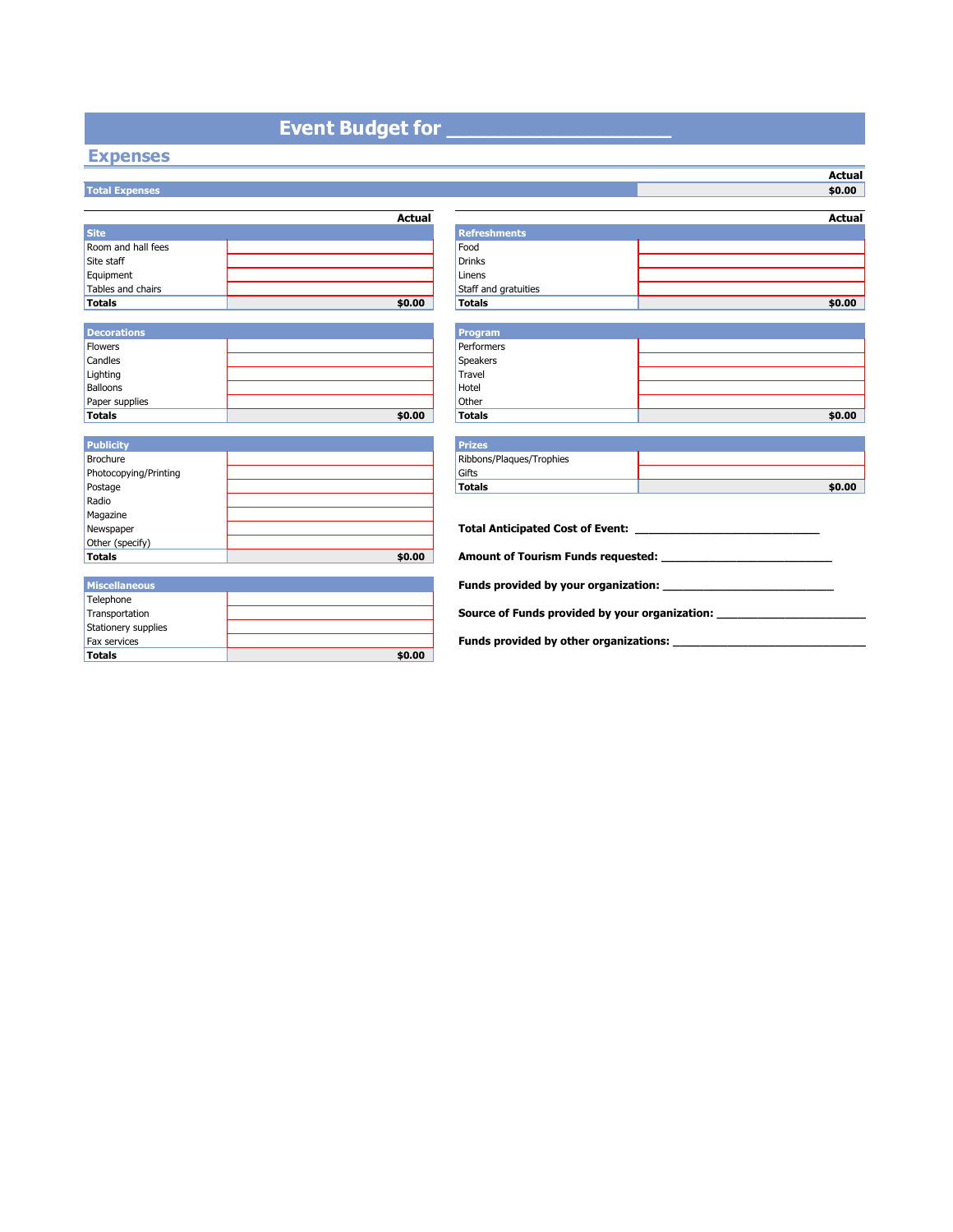# **Event Budget for [Event Name]**

## **Income**

| <b>Total income</b>       |                 |                 |        |
|---------------------------|-----------------|-----------------|--------|
|                           |                 |                 |        |
| Admissions                |                 |                 |        |
| <b>Estimated</b>          | <b>Actual</b>   |                 |        |
| 300                       | 278             | Adults @        | \$5.00 |
| 197<br>42                 | <u>195</u>      | Children @      | \$2.00 |
|                           | $\overline{51}$ | Other @         | \$1.00 |
|                           |                 |                 |        |
|                           |                 |                 |        |
| <b>Ads in program</b>     |                 |                 |        |
|                           |                 | Covers @        |        |
|                           |                 | Half-pages @    |        |
|                           |                 | Quarter-pages @ |        |
|                           |                 |                 |        |
|                           |                 |                 |        |
|                           |                 |                 |        |
| <b>Exhibitors/vendors</b> |                 |                 |        |
|                           |                 | Large booths @  |        |
|                           |                 | Med. booths @   |        |
|                           |                 | Small booths @  |        |
|                           |                 |                 |        |
|                           |                 |                 |        |
|                           |                 |                 |        |
| Sale of items             |                 |                 |        |
|                           |                 | Items @         |        |
|                           |                 | Items @         |        |
|                           |                 | Items @         |        |
|                           |                 | Items @         |        |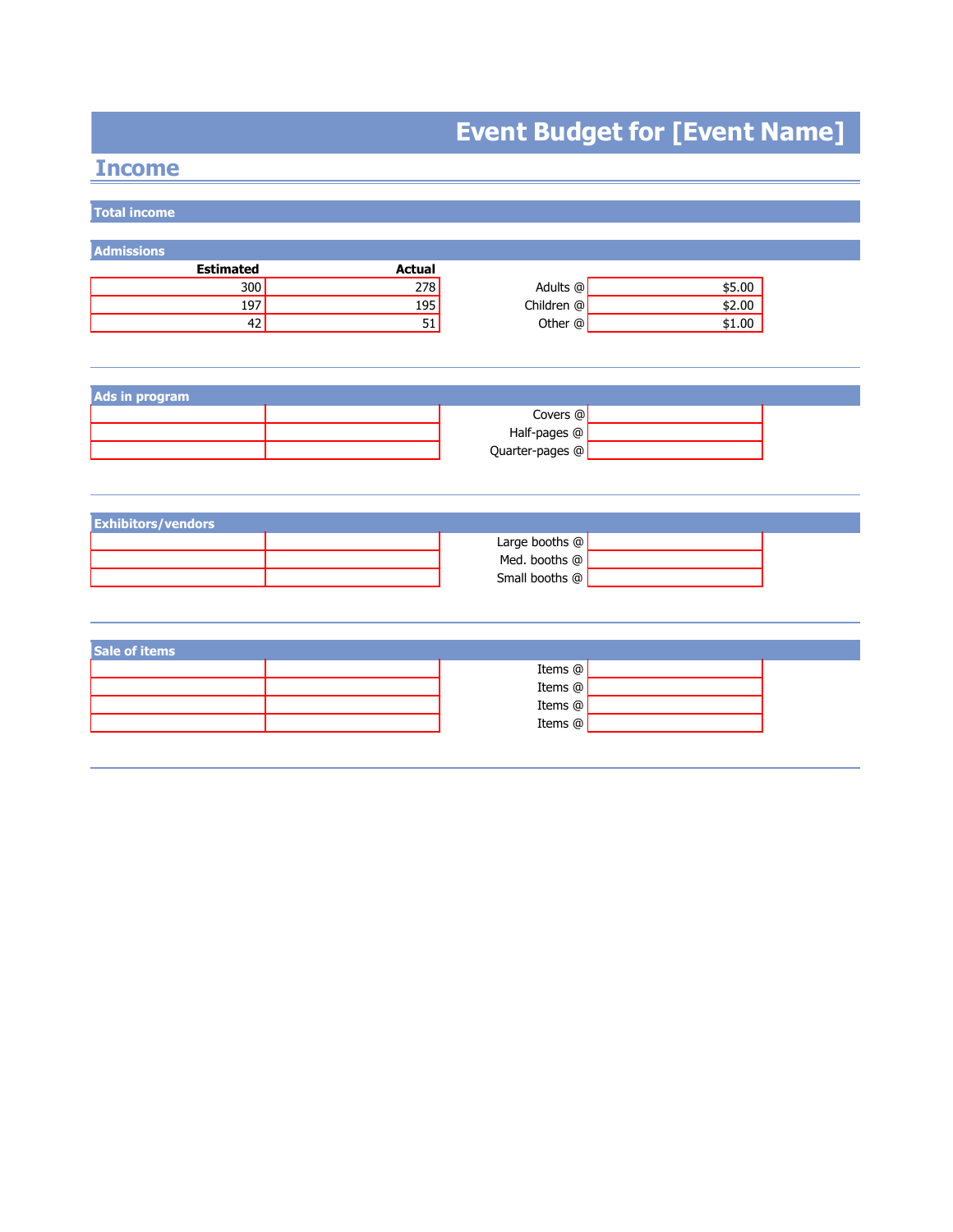| <b>Estimated</b> | <b>Actual</b> |
|------------------|---------------|
| \$1,936.00       | \$1,831.00    |
|                  |               |
|                  |               |
| <b>Estimated</b> | <b>Actual</b> |
| \$1,500.00       | \$1,390.00    |
| \$394.00         | \$390.00      |
| \$42.00          | \$51.00       |
| \$1,936.00       | \$1,831.00    |
|                  |               |
|                  |               |
|                  |               |
| \$0.00           | \$0.00        |
| \$0.00           | \$0.00        |
| \$0.00           | \$0.00        |
| \$0.00           | \$0.00        |
|                  |               |
|                  |               |
|                  |               |
| \$0.00           | \$0.00        |
| \$0.00           | \$0.00        |
| \$0.00           | \$0.00        |

| \$0.00 | \$0.00 |
|--------|--------|
|        |        |
|        |        |
| \$0.00 | \$0.00 |
| \$0.00 | \$0.00 |
| \$0.00 | \$0.00 |
| \$0.00 | \$0.00 |
| \$0.00 | \$0.00 |